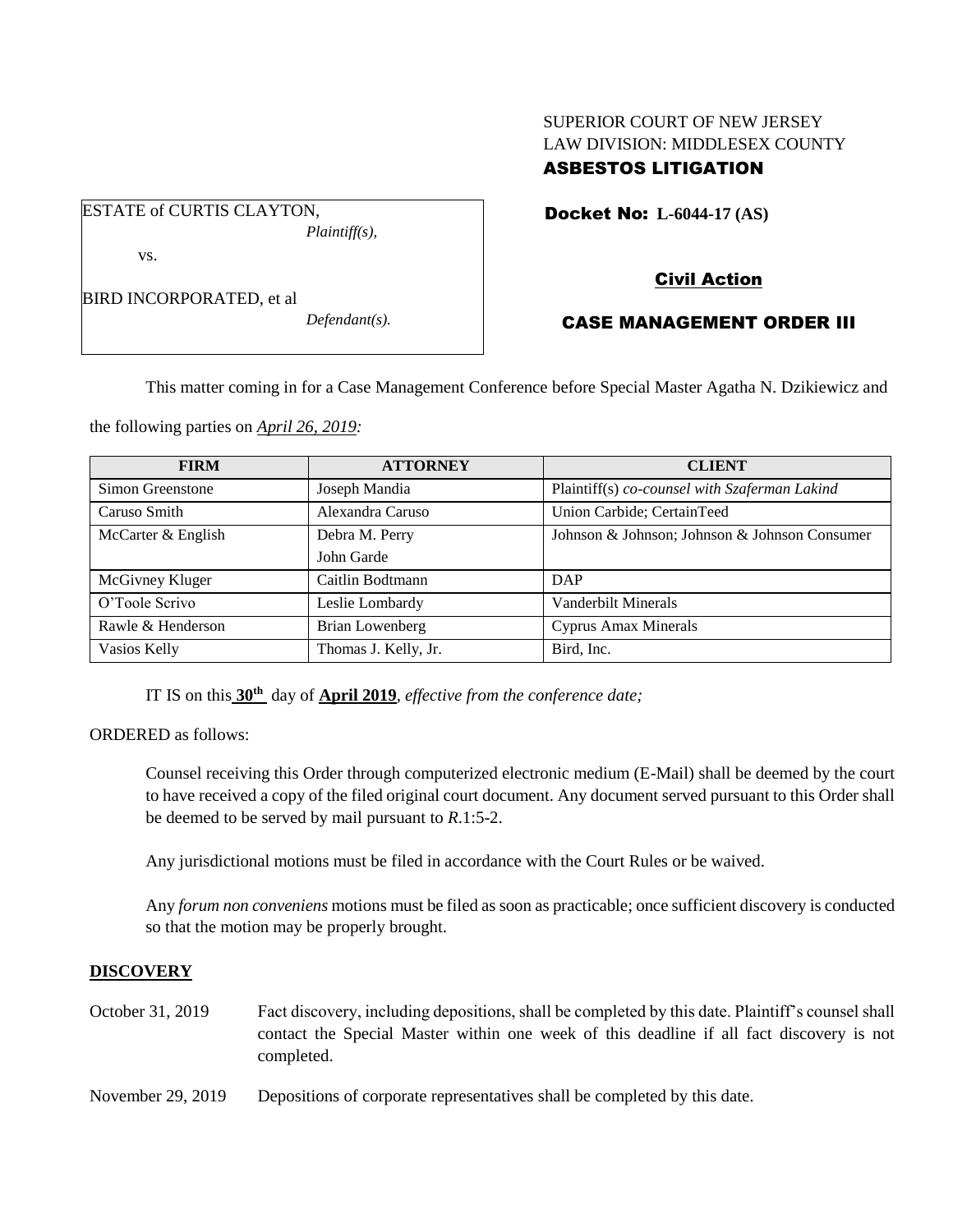## **EARLY SETTLEMENT**

February 14, 2020 Settlement demands shall be served on all counsel and the Special Master by this date.

## **MEDICAL EXPERT REPORT**

- January 17, 2020 Plaintiff shall serve medical expert reports by this date.
- January 17, 2020 Upon request by defense counsel, plaintiff is to arrange for the transfer of pathology specimens and x-rays, if any, by this date.
- April 17, 2020 Defendants shall identify its medical experts and serve medical reports, if any, by this date. In addition, defendants shall notify plaintiff's counsel (as well as all counsel of record) of a joinder in an expert medical defense by this date.

#### **LIABILITY EXPERT REPORTS**

- February 14, 2020 Plaintiff shall identify its liability experts and serve liability expert reports by this date or waive any opportunity to rely on liability expert testimony.
- April 17, 2020 Defendants shall identify its liability experts and serve liability expert reports, if any, by this date or waive any opportunity to rely on liability expert testimony.

### **SUMMARY JUDGMENT MOTION PRACTICE**

- February 14, 2020 Plaintiff's counsel shall advise, in writing, of intent not to oppose motions by this date.
- May 22, 2020 Summary judgment motions shall be filed no later than this date.
- June 19, 2020 Last return date for summary judgment motions.

#### **ECONOMIST EXPERT REPORTS**

- February 14, 2020 Plaintiff shall identify its expert economists and serve expert economist report(s), if any, by this date or waive any opportunity to rely on economic expert testimony.
- April 17, 2020 Defendants shall identify its expert economists and serve expert economist report(s), if any, by this date or waive any opportunity to rely on economic expert testimony.

#### **EXPERT DEPOSITIONS**

July 31, 2020 Expert depositions shall be completed by this date. To the extent that plaintiff and defendant generic experts have been deposed before, the parties seeking that deposition in this case must file an application before the Special Master and demonstrate the necessity for that deposition. To the extent possible, documents requested in a deposition notice directed to an expert shall be produced three days in advance of the expert deposition. The expert shall not be required to produce documents that are readily accessible in the public domain.

 $\_$  , and the set of the set of the set of the set of the set of the set of the set of the set of the set of the set of the set of the set of the set of the set of the set of the set of the set of the set of the set of th